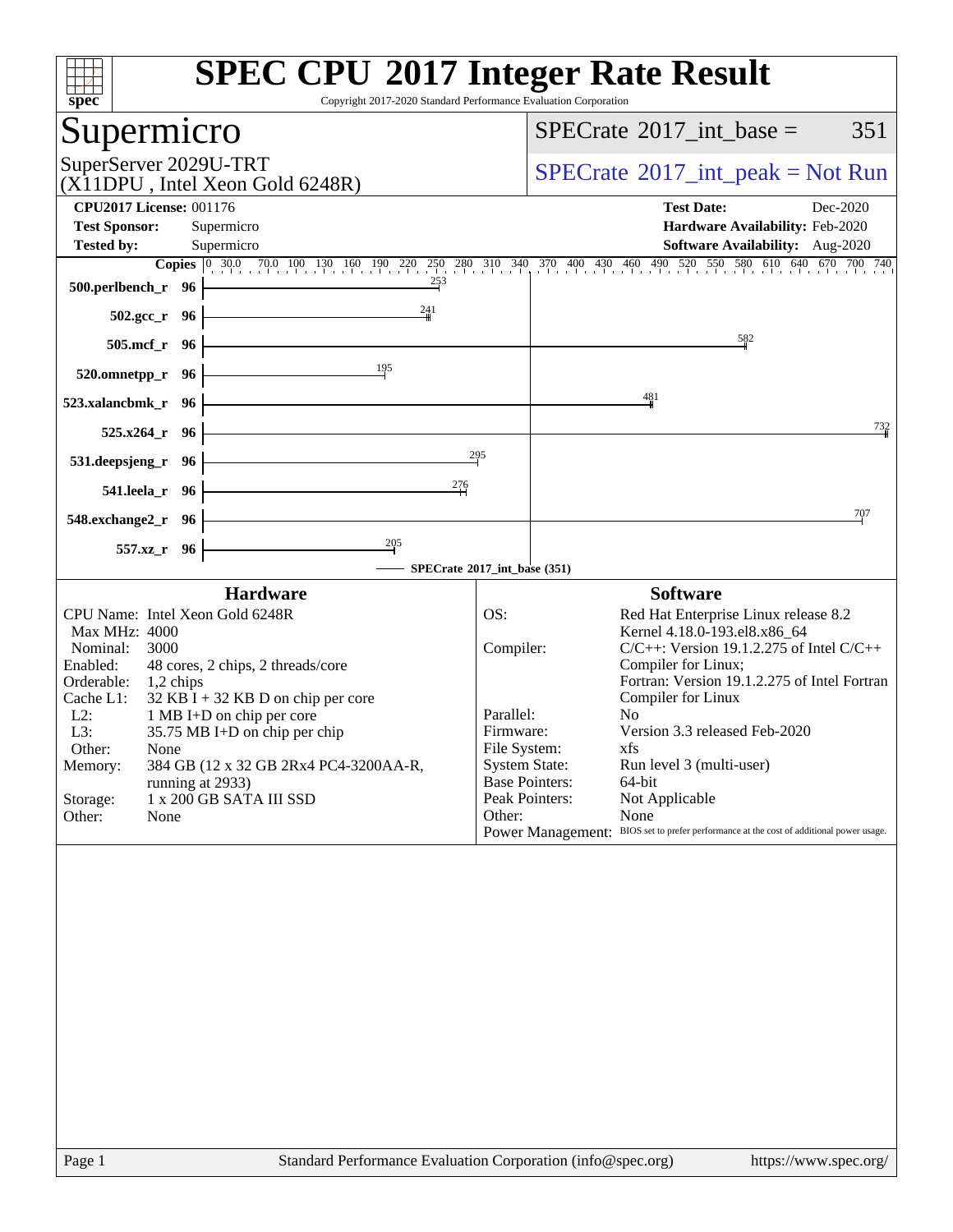

Copyright 2017-2020 Standard Performance Evaluation Corporation

# Supermicro

[SPECrate](http://www.spec.org/auto/cpu2017/Docs/result-fields.html#SPECrate2017intbase)<sup>®</sup>2017 int base =  $351$ 

(X11DPU , Intel Xeon Gold 6248R)

SuperServer 2029U-TRT  $SPECrate^{\circ}2017$  $SPECrate^{\circ}2017$ \_int\_peak = Not Run

**[CPU2017 License:](http://www.spec.org/auto/cpu2017/Docs/result-fields.html#CPU2017License)** 001176 **[Test Date:](http://www.spec.org/auto/cpu2017/Docs/result-fields.html#TestDate)** Dec-2020 **[Test Sponsor:](http://www.spec.org/auto/cpu2017/Docs/result-fields.html#TestSponsor)** Supermicro **[Hardware Availability:](http://www.spec.org/auto/cpu2017/Docs/result-fields.html#HardwareAvailability)** Feb-2020 **[Tested by:](http://www.spec.org/auto/cpu2017/Docs/result-fields.html#Testedby)** Supermicro **[Software Availability:](http://www.spec.org/auto/cpu2017/Docs/result-fields.html#SoftwareAvailability)** Aug-2020

### **[Results Table](http://www.spec.org/auto/cpu2017/Docs/result-fields.html#ResultsTable)**

|                                                     | <b>Base</b>   |                |       |                |       |                | <b>Peak</b> |               |                |              |                |              |                |              |
|-----------------------------------------------------|---------------|----------------|-------|----------------|-------|----------------|-------------|---------------|----------------|--------------|----------------|--------------|----------------|--------------|
| <b>Benchmark</b>                                    | <b>Copies</b> | <b>Seconds</b> | Ratio | <b>Seconds</b> | Ratio | <b>Seconds</b> | Ratio       | <b>Copies</b> | <b>Seconds</b> | <b>Ratio</b> | <b>Seconds</b> | <b>Ratio</b> | <b>Seconds</b> | <b>Ratio</b> |
| 500.perlbench_r                                     | 96            | 605            | 253   | 604            | 253   | 605            | 253         |               |                |              |                |              |                |              |
| $502.\text{gcc}$ _r                                 | 96            | 558            | 244   | 563            | 241   | 568            | 240         |               |                |              |                |              |                |              |
| $505$ .mcf r                                        | 96            | 266            | 583   | 266            | 582   | 267            | 581         |               |                |              |                |              |                |              |
| 520.omnetpp_r                                       | 96            | 647            | 195   | 646            | 195   | 648            | 195         |               |                |              |                |              |                |              |
| 523.xalancbmk r                                     | 96            | 210            | 482   | 211            | 480   | 211            | 481         |               |                |              |                |              |                |              |
| 525.x264 r                                          | 96            | 229            | 734   | 230            | 731   | 230            | 732         |               |                |              |                |              |                |              |
| $531.$ deepsjeng $_r$                               | 96            | 373            | 295   | 373            | 295   | 373            | 295         |               |                |              |                |              |                |              |
| 541.leela r                                         | 96            | 563            | 283   | 576            | 276   | 576            | 276         |               |                |              |                |              |                |              |
| 548.exchange2_r                                     | 96            | 356            | 707   | 356            | 707   | 356            | 707         |               |                |              |                |              |                |              |
| 557.xz                                              | 96            | 507            | 205   | 507            | 205   | 505            | 205         |               |                |              |                |              |                |              |
| $SPECrate^{\circ}2017$ int base =<br>351            |               |                |       |                |       |                |             |               |                |              |                |              |                |              |
| $SPECrate^{\circ}2017$ int peak =<br><b>Not Run</b> |               |                |       |                |       |                |             |               |                |              |                |              |                |              |

Results appear in the [order in which they were run](http://www.spec.org/auto/cpu2017/Docs/result-fields.html#RunOrder). Bold underlined text [indicates a median measurement](http://www.spec.org/auto/cpu2017/Docs/result-fields.html#Median).

### **[Submit Notes](http://www.spec.org/auto/cpu2017/Docs/result-fields.html#SubmitNotes)**

 The numactl mechanism was used to bind copies to processors. The config file option 'submit' was used to generate numactl commands to bind each copy to a specific processor. For details, please see the config file.

### **[Operating System Notes](http://www.spec.org/auto/cpu2017/Docs/result-fields.html#OperatingSystemNotes)**

Stack size set to unlimited using "ulimit -s unlimited"

### **[Environment Variables Notes](http://www.spec.org/auto/cpu2017/Docs/result-fields.html#EnvironmentVariablesNotes)**

```
Environment variables set by runcpu before the start of the run:
LD_LIBRARY_PATH =
      "/home/cpu2017/lib/intel64:/home/cpu2017/lib/ia32:/home/cpu2017/je5.0.1-
      32"
```
MALLOC\_CONF = "retain:true"

### **[General Notes](http://www.spec.org/auto/cpu2017/Docs/result-fields.html#GeneralNotes)**

 Binaries compiled on a system with 1x Intel Core i9-7980XE CPU + 64GB RAM memory using Redhat Enterprise Linux 8.0 Transparent Huge Pages enabled by default Prior to runcpu invocation Filesystem page cache synced and cleared with: sync; echo 3> /proc/sys/vm/drop\_caches

**(Continued on next page)**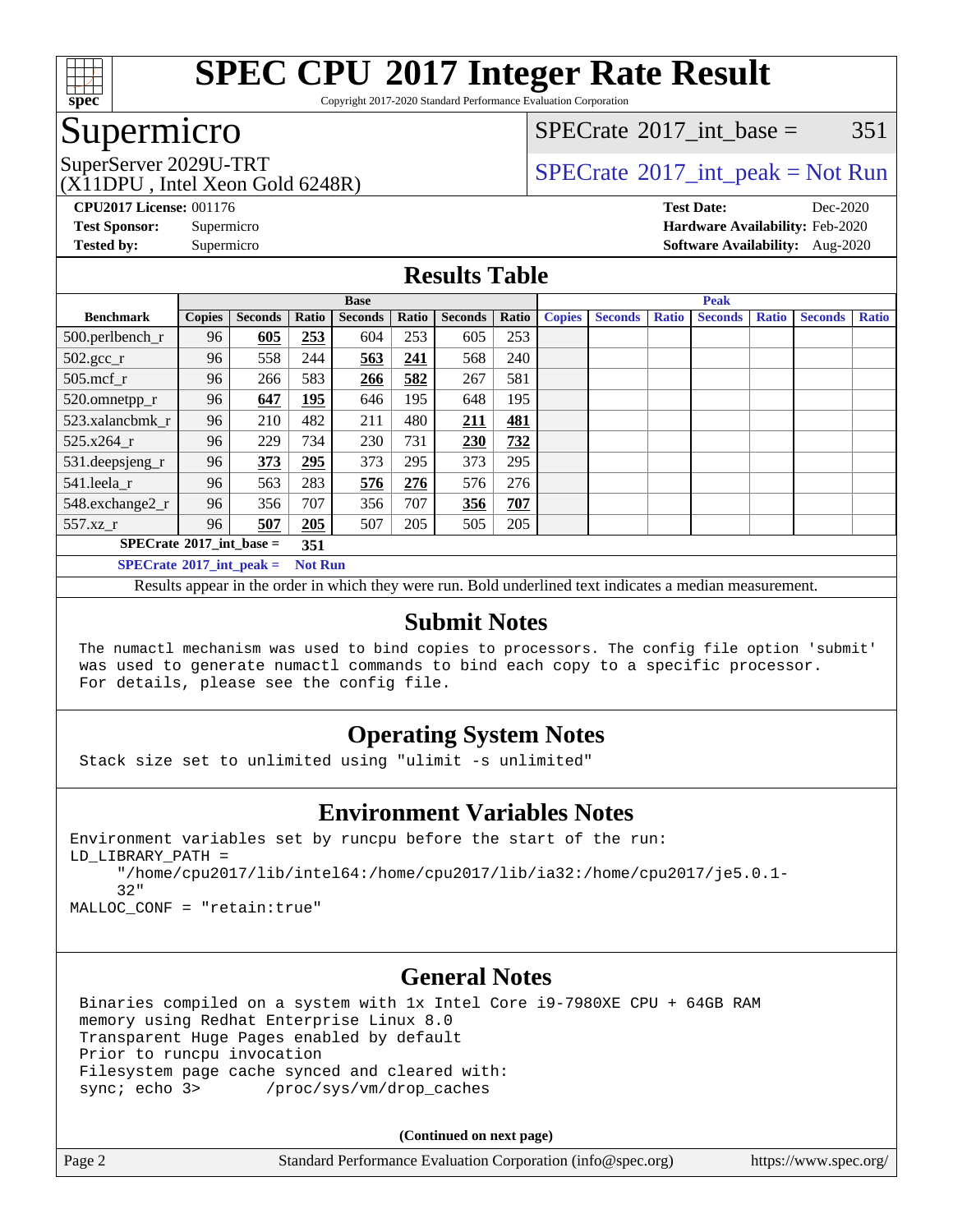

Copyright 2017-2020 Standard Performance Evaluation Corporation

### Supermicro

[SPECrate](http://www.spec.org/auto/cpu2017/Docs/result-fields.html#SPECrate2017intbase)<sup>®</sup>2017 int base =  $351$ 

(X11DPU , Intel Xeon Gold 6248R)

SuperServer 2029U-TRT  $SPECrate^{\circ}2017$  $SPECrate^{\circ}2017$ \_int\_peak = Not Run

**[Tested by:](http://www.spec.org/auto/cpu2017/Docs/result-fields.html#Testedby)** Supermicro **[Software Availability:](http://www.spec.org/auto/cpu2017/Docs/result-fields.html#SoftwareAvailability)** Aug-2020

**[CPU2017 License:](http://www.spec.org/auto/cpu2017/Docs/result-fields.html#CPU2017License)** 001176 **[Test Date:](http://www.spec.org/auto/cpu2017/Docs/result-fields.html#TestDate)** Dec-2020 **[Test Sponsor:](http://www.spec.org/auto/cpu2017/Docs/result-fields.html#TestSponsor)** Supermicro **[Hardware Availability:](http://www.spec.org/auto/cpu2017/Docs/result-fields.html#HardwareAvailability)** Feb-2020

#### **[General Notes \(Continued\)](http://www.spec.org/auto/cpu2017/Docs/result-fields.html#GeneralNotes)**

 runcpu command invoked through numactl i.e.: numactl --interleave=all runcpu <etc>

 NA: The test sponsor attests, as of date of publication, that CVE-2017-5754 (Meltdown) is mitigated in the system as tested and documented. Yes: The test sponsor attests, as of date of publication, that CVE-2017-5753 (Spectre variant 1) is mitigated in the system as tested and documented. Yes: The test sponsor attests, as of date of publication, that CVE-2017-5715 (Spectre variant 2) is mitigated in the system as tested and documented.

### **[Platform Notes](http://www.spec.org/auto/cpu2017/Docs/result-fields.html#PlatformNotes)**

Page 3 Standard Performance Evaluation Corporation [\(info@spec.org\)](mailto:info@spec.org) <https://www.spec.org/> BIOS Settings: Power Technology = Custom Power Performance Tuning = BIOS Controls EPB ENERGY\_PERF\_BIAS\_CFG mode = Extreme Performance SNC = Enable Stale AtoS = Disable IMC Interleaving = 1-way Interleave Patrol Scrub = Disable Sysinfo program /home/cpu2017/bin/sysinfo Rev: r6365 of 2019-08-21 295195f888a3d7edb1e6e46a485a0011 running on X11DPU-01 Fri Dec 4 20:02:24 2020 SUT (System Under Test) info as seen by some common utilities. For more information on this section, see <https://www.spec.org/cpu2017/Docs/config.html#sysinfo> From /proc/cpuinfo model name : Intel(R) Xeon(R) Gold 6248R CPU @ 3.00GHz 2 "physical id"s (chips) 96 "processors" cores, siblings (Caution: counting these is hw and system dependent. The following excerpts from /proc/cpuinfo might not be reliable. Use with caution.) cpu cores : 24 siblings : 48 physical 0: cores 0 1 2 3 4 5 6 9 10 11 12 13 16 17 18 19 20 21 24 25 26 27 28 29 physical 1: cores 0 1 2 3 4 5 6 8 9 10 11 12 13 16 17 18 19 20 21 25 26 27 28 29 From lscpu: Architecture: x86\_64 CPU op-mode(s): 32-bit, 64-bit Byte Order: Little Endian CPU(s): 96 On-line CPU(s) list: 0-95 **(Continued on next page)**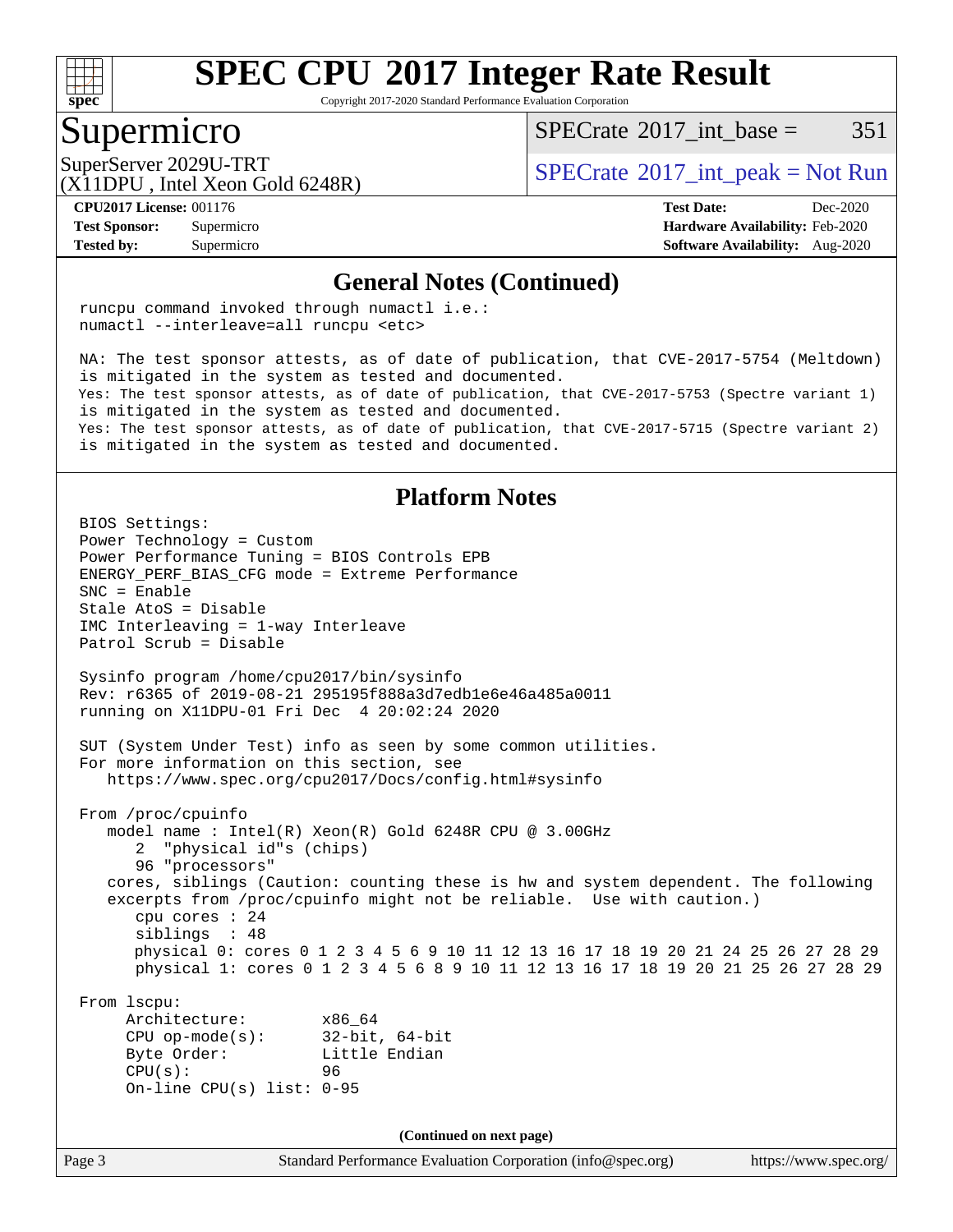

Copyright 2017-2020 Standard Performance Evaluation Corporation

# Supermicro

 $SPECTate@2017_int\_base = 351$ 

(X11DPU , Intel Xeon Gold 6248R)

SuperServer 2029U-TRT <br>(X11DPU Intel Xeon Gold 6248R) [SPECrate](http://www.spec.org/auto/cpu2017/Docs/result-fields.html#SPECrate2017intpeak)®[2017\\_int\\_peak = N](http://www.spec.org/auto/cpu2017/Docs/result-fields.html#SPECrate2017intpeak)ot Run

**[Tested by:](http://www.spec.org/auto/cpu2017/Docs/result-fields.html#Testedby)** Supermicro **Supermicro [Software Availability:](http://www.spec.org/auto/cpu2017/Docs/result-fields.html#SoftwareAvailability)** Aug-2020

**[CPU2017 License:](http://www.spec.org/auto/cpu2017/Docs/result-fields.html#CPU2017License)** 001176 **[Test Date:](http://www.spec.org/auto/cpu2017/Docs/result-fields.html#TestDate)** Dec-2020 **[Test Sponsor:](http://www.spec.org/auto/cpu2017/Docs/result-fields.html#TestSponsor)** Supermicro **[Hardware Availability:](http://www.spec.org/auto/cpu2017/Docs/result-fields.html#HardwareAvailability)** Feb-2020

#### **[Platform Notes \(Continued\)](http://www.spec.org/auto/cpu2017/Docs/result-fields.html#PlatformNotes)**

| Thread(s) per core:        | 2                                                                                    |  |  |  |  |  |
|----------------------------|--------------------------------------------------------------------------------------|--|--|--|--|--|
| Core(s) per socket:        | 24                                                                                   |  |  |  |  |  |
| Socket(s):                 | 2                                                                                    |  |  |  |  |  |
| NUMA $node(s):$            | 4                                                                                    |  |  |  |  |  |
| Vendor ID:                 | GenuineIntel                                                                         |  |  |  |  |  |
| CPU family:                | 6                                                                                    |  |  |  |  |  |
| Model:                     | 85                                                                                   |  |  |  |  |  |
| Model name:                | $Intel(R) Xeon(R) Gold 6248R CPU @ 3.00GHz$                                          |  |  |  |  |  |
| Stepping:                  | 7                                                                                    |  |  |  |  |  |
| CPU MHz:                   | 3600.010                                                                             |  |  |  |  |  |
| $CPU$ max $MHz$ :          | 4000.0000                                                                            |  |  |  |  |  |
| CPU min MHz:               | 1200.0000                                                                            |  |  |  |  |  |
| BogoMIPS:                  | 6000.00                                                                              |  |  |  |  |  |
| Virtualization:            | $VT - x$                                                                             |  |  |  |  |  |
| L1d cache:                 | 32K                                                                                  |  |  |  |  |  |
| Lli cache:                 | 32K                                                                                  |  |  |  |  |  |
| $L2$ cache:                | 1024K                                                                                |  |  |  |  |  |
| L3 cache:                  | 36608K                                                                               |  |  |  |  |  |
| NUMA node0 CPU(s):         | $0-3, 7, 8, 12-14, 18-20, 48-51, 55, 56, 60-62, 66-68$                               |  |  |  |  |  |
| NUMA $node1$ $CPU(s)$ :    | $4-6, 9-11, 15-17, 21-23, 52-54, 57-59, 63-65, 69-71$                                |  |  |  |  |  |
| NUMA $node2$ $CPU(s):$     | 24-27, 31-33, 37-39, 43, 44, 72-75, 79-81, 85-87, 91, 92                             |  |  |  |  |  |
| NUMA $node3$ $CPU(s)$ :    | 28-30, 34-36, 40-42, 45-47, 76-78, 82-84, 88-90, 93-95                               |  |  |  |  |  |
| Flaqs:                     | fpu vme de pse tsc msr pae mce cx8 apic sep mtrr pge mca cmov                        |  |  |  |  |  |
|                            | pat pse36 clflush dts acpi mmx fxsr sse sse2 ss ht tm pbe syscall nx pdpelgb rdtscp  |  |  |  |  |  |
|                            | lm constant_tsc art arch_perfmon pebs bts rep_good nopl xtopology nonstop_tsc cpuid  |  |  |  |  |  |
|                            | aperfmperf pni pclmulqdq dtes64 ds_cpl vmx smx est tm2 ssse3 sdbg fma cx16 xtpr pdcm |  |  |  |  |  |
|                            | pcid dca sse4_1 sse4_2 x2apic movbe popcnt tsc_deadline_timer aes xsave avx f16c     |  |  |  |  |  |
|                            | rdrand lahf_lm abm 3dnowprefetch cpuid_fault epb cat_13 cdp_13 invpcid_single        |  |  |  |  |  |
|                            | intel_ppin ssbd mba ibrs ibpb stibp ibrs_enhanced tpr_shadow vnmi flexpriority ept   |  |  |  |  |  |
|                            | vpid fsgsbase tsc_adjust bmil hle avx2 smep bmi2 erms invpcid rtm cqm mpx rdt_a      |  |  |  |  |  |
|                            | avx512f avx512dq rdseed adx smap clflushopt clwb intel_pt avx512cd avx512bw avx512vl |  |  |  |  |  |
|                            | xsaveopt xsavec xgetbvl xsaves cqm_llc cqm_occup_llc cqm_mbm_total cqm_mbm_local     |  |  |  |  |  |
|                            | dtherm ida arat pln pts pku ospke avx512_vnni md_clear flush_lld arch_capabilities   |  |  |  |  |  |
|                            |                                                                                      |  |  |  |  |  |
| /proc/cpuinfo cache data   |                                                                                      |  |  |  |  |  |
| cache size $: 36608$ KB    |                                                                                      |  |  |  |  |  |
|                            | From numactl --hardware WARNING: a numactl 'node' might or might not correspond to a |  |  |  |  |  |
| physical chip.             |                                                                                      |  |  |  |  |  |
| $available: 4 nodes (0-3)$ |                                                                                      |  |  |  |  |  |
|                            | node 0 cpus: 0 1 2 3 7 8 12 13 14 18 19 20 48 49 50 51 55 56 60 61 62 66 67 68       |  |  |  |  |  |
| node 0 size: 95343 MB      |                                                                                      |  |  |  |  |  |
| node 0 free: 95091 MB      |                                                                                      |  |  |  |  |  |
|                            | node 1 cpus: 4 5 6 9 10 11 15 16 17 21 22 23 52 53 54 57 58 59 63 64 65 69 70 71     |  |  |  |  |  |
| node 1 size: 96762 MB      |                                                                                      |  |  |  |  |  |
| node 1 free: 96477 MB      |                                                                                      |  |  |  |  |  |
|                            | node 2 cpus: 24 25 26 27 31 32 33 37 38 39 43 44 72 73 74 75 79 80 81 85 86 87 91 92 |  |  |  |  |  |
|                            |                                                                                      |  |  |  |  |  |
|                            | (Continued on next page)                                                             |  |  |  |  |  |
|                            |                                                                                      |  |  |  |  |  |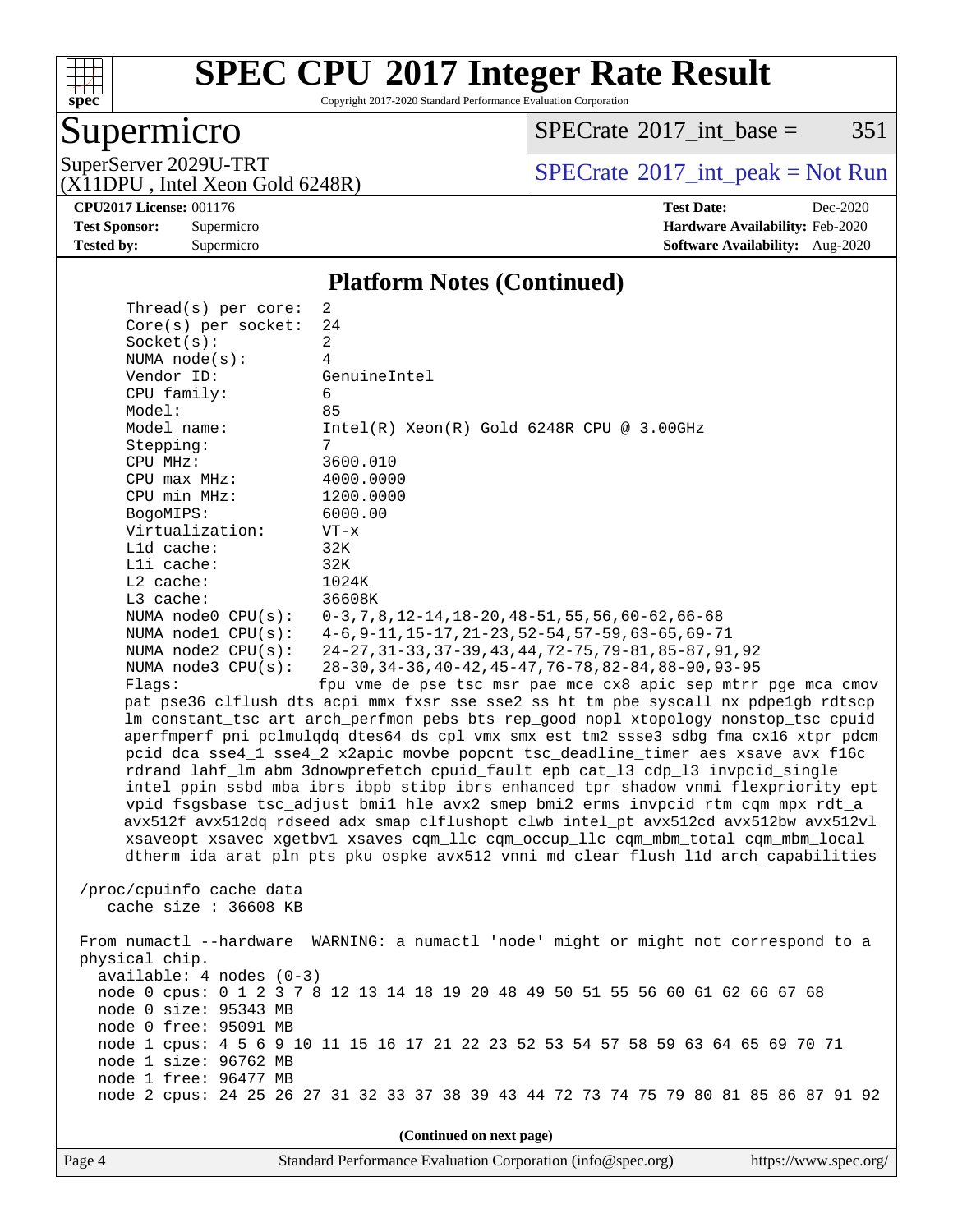

Copyright 2017-2020 Standard Performance Evaluation Corporation

### Supermicro

 $SPECTate$ <sup>®</sup>2017 int base = 351

(X11DPU , Intel Xeon Gold 6248R)

SuperServer 2029U-TRT  $SPECrate^{\circ}2017$  $SPECrate^{\circ}2017$ \_int\_peak = Not Run

**[Tested by:](http://www.spec.org/auto/cpu2017/Docs/result-fields.html#Testedby)** Supermicro **[Software Availability:](http://www.spec.org/auto/cpu2017/Docs/result-fields.html#SoftwareAvailability)** Aug-2020

**[CPU2017 License:](http://www.spec.org/auto/cpu2017/Docs/result-fields.html#CPU2017License)** 001176 **[Test Date:](http://www.spec.org/auto/cpu2017/Docs/result-fields.html#TestDate)** Dec-2020 **[Test Sponsor:](http://www.spec.org/auto/cpu2017/Docs/result-fields.html#TestSponsor)** Supermicro **[Hardware Availability:](http://www.spec.org/auto/cpu2017/Docs/result-fields.html#HardwareAvailability)** Feb-2020

### **[Platform Notes \(Continued\)](http://www.spec.org/auto/cpu2017/Docs/result-fields.html#PlatformNotes)**

 node 2 size: 96735 MB node 2 free: 95493 MB node 3 cpus: 28 29 30 34 35 36 40 41 42 45 46 47 76 77 78 82 83 84 88 89 90 93 94 95 node 3 size: 96762 MB node 3 free: 96593 MB node distances: node 0 1 2 3 0: 10 11 21 21 1: 11 10 21 21 2: 21 21 10 11 3: 21 21 11 10 From /proc/meminfo MemTotal: 394858132 kB HugePages\_Total: 0 Hugepagesize: 2048 kB From /etc/\*release\* /etc/\*version\* os-release: NAME="Red Hat Enterprise Linux" VERSION="8.2 (Ootpa)" ID="rhel" ID\_LIKE="fedora" VERSION\_ID="8.2" PLATFORM\_ID="platform:el8" PRETTY\_NAME="Red Hat Enterprise Linux 8.2 (Ootpa)" ANSI\_COLOR="0;31" redhat-release: Red Hat Enterprise Linux release 8.2 (Ootpa) system-release: Red Hat Enterprise Linux release 8.2 (Ootpa) system-release-cpe: cpe:/o:redhat:enterprise\_linux:8.2:ga uname -a: Linux X11DPU-01 4.18.0-193.el8.x86\_64 #1 SMP Fri Mar 27 14:35:58 UTC 2020 x86\_64 x86\_64 x86\_64 GNU/Linux Kernel self-reported vulnerability status: itlb\_multihit: KVM: Mitigation: Split huge pages<br>CVE-2018-3620 (L1 Terminal Fault): Not affected  $CVE-2018-3620$  (L1 Terminal Fault): Microarchitectural Data Sampling: Not affected CVE-2017-5754 (Meltdown): Not affected CVE-2018-3639 (Speculative Store Bypass): Mitigation: Speculative Store Bypass disabled via prctl and seccomp CVE-2017-5753 (Spectre variant 1): Mitigation: usercopy/swapgs barriers and \_\_user pointer sanitization CVE-2017-5715 (Spectre variant 2): Mitigation: Enhanced IBRS, IBPB: conditional, RSB filling **(Continued on next page)**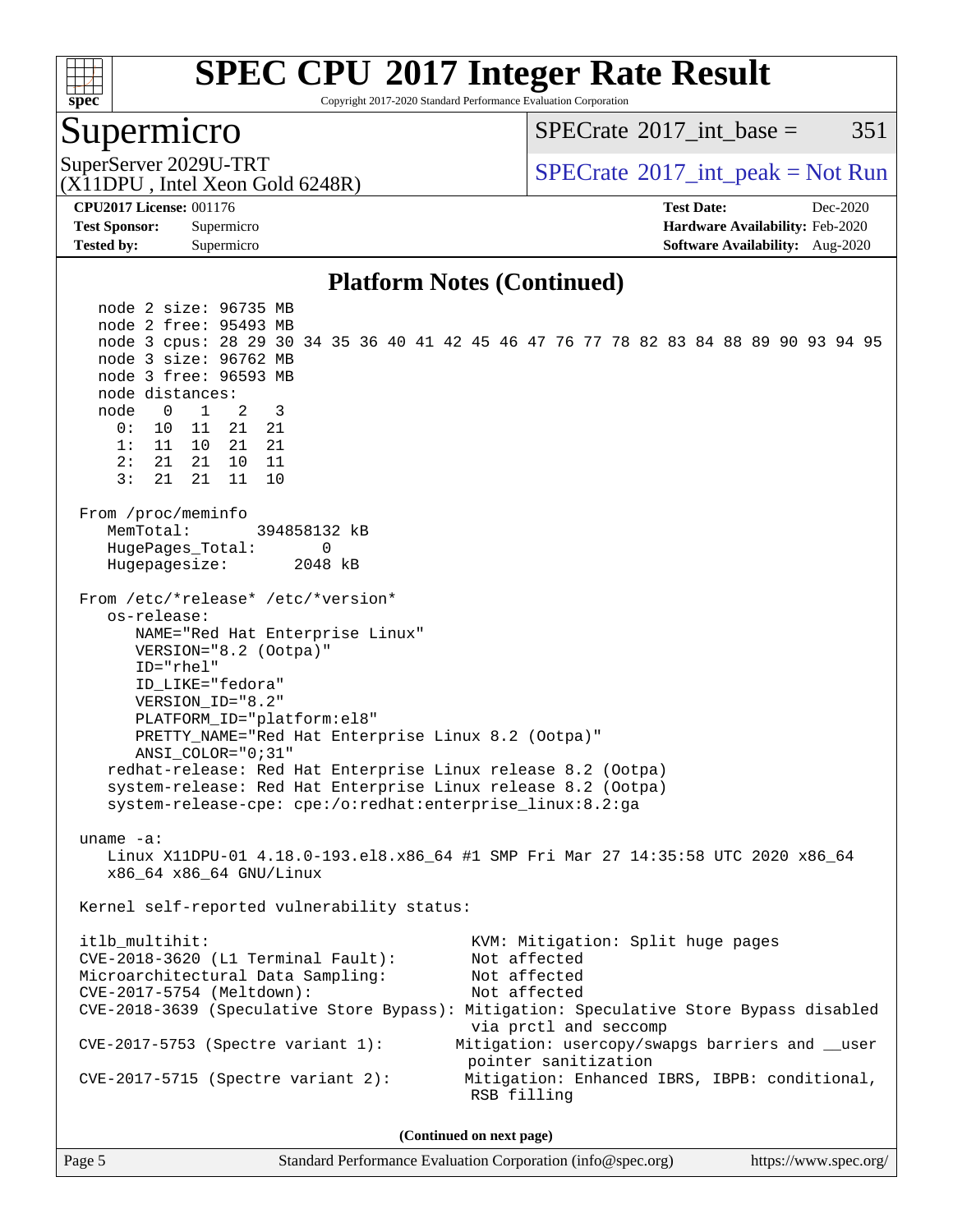

Copyright 2017-2020 Standard Performance Evaluation Corporation

### Supermicro

 $SPECTate$ <sup>®</sup>[2017\\_int\\_base =](http://www.spec.org/auto/cpu2017/Docs/result-fields.html#SPECrate2017intbase) 351

(X11DPU , Intel Xeon Gold 6248R)

SuperServer 2029U-TRT  $SPECrate^{\circ}2017$  $SPECrate^{\circ}2017$ \_int\_peak = Not Run

**[CPU2017 License:](http://www.spec.org/auto/cpu2017/Docs/result-fields.html#CPU2017License)** 001176 **[Test Date:](http://www.spec.org/auto/cpu2017/Docs/result-fields.html#TestDate)** Dec-2020

**[Tested by:](http://www.spec.org/auto/cpu2017/Docs/result-fields.html#Testedby)** Supermicro **[Software Availability:](http://www.spec.org/auto/cpu2017/Docs/result-fields.html#SoftwareAvailability)** Aug-2020

**[Test Sponsor:](http://www.spec.org/auto/cpu2017/Docs/result-fields.html#TestSponsor)** Supermicro **[Hardware Availability:](http://www.spec.org/auto/cpu2017/Docs/result-fields.html#HardwareAvailability)** Feb-2020

### **[Platform Notes \(Continued\)](http://www.spec.org/auto/cpu2017/Docs/result-fields.html#PlatformNotes)**

tsx\_async\_abort: Mitigation: Clear CPU buffers; SMT vulnerable

run-level 3 Dec 4 19:55

 SPEC is set to: /home/cpu2017 Filesystem Type Size Used Avail Use% Mounted on /dev/sda4 xfs 184G 8.5G 176G 5% /

 From /sys/devices/virtual/dmi/id BIOS: American Megatrends Inc. 3.3 02/21/2020 Vendor: Supermicro Product: Super Server Serial: 0123456789

 Additional information from dmidecode follows. WARNING: Use caution when you interpret this section. The 'dmidecode' program reads system data which is "intended to allow hardware to be accurately determined", but the intent may not be met, as there are frequent changes to hardware, firmware, and the "DMTF SMBIOS" standard. Memory:

 12x NO DIMM NO DIMM 12x SK Hynix HMA84GR7CJR4N-XN 32 GB 2 rank 3200

(End of data from sysinfo program)

### **[Compiler Version Notes](http://www.spec.org/auto/cpu2017/Docs/result-fields.html#CompilerVersionNotes)**

| C                        | 500.perlbench_r(base) 502.gcc_r(base) 505.mcf_r(base)                                                 |                       |  |  |
|--------------------------|-------------------------------------------------------------------------------------------------------|-----------------------|--|--|
|                          | 525.x264 r(base) 557.xz r(base)                                                                       |                       |  |  |
|                          | Intel(R) C Compiler for applications running on Intel(R) $64$ , Version                               |                       |  |  |
|                          | 19.1.2.275 Build 20200604<br>Copyright (C) 1985-2020 Intel Corporation. All rights reserved.          |                       |  |  |
|                          |                                                                                                       |                       |  |  |
| $C++$                    | 520.omnetpp $r(base)$ 523.xalancbmk $r(base)$ 531.deepsjeng $r(base)$<br>$541.$ leela $r(base)$       |                       |  |  |
|                          | Intel(R) $C++$ Compiler for applications running on Intel(R) 64, Version<br>19.1.2.275 Build 20200604 |                       |  |  |
|                          | Copyright (C) 1985-2020 Intel Corporation. All rights reserved.                                       |                       |  |  |
|                          |                                                                                                       |                       |  |  |
|                          | Fortran   548.exchange2 $r(base)$                                                                     |                       |  |  |
| (Continued on next page) |                                                                                                       |                       |  |  |
| Page 6                   | Standard Performance Evaluation Corporation (info@spec.org)                                           | https://www.spec.org/ |  |  |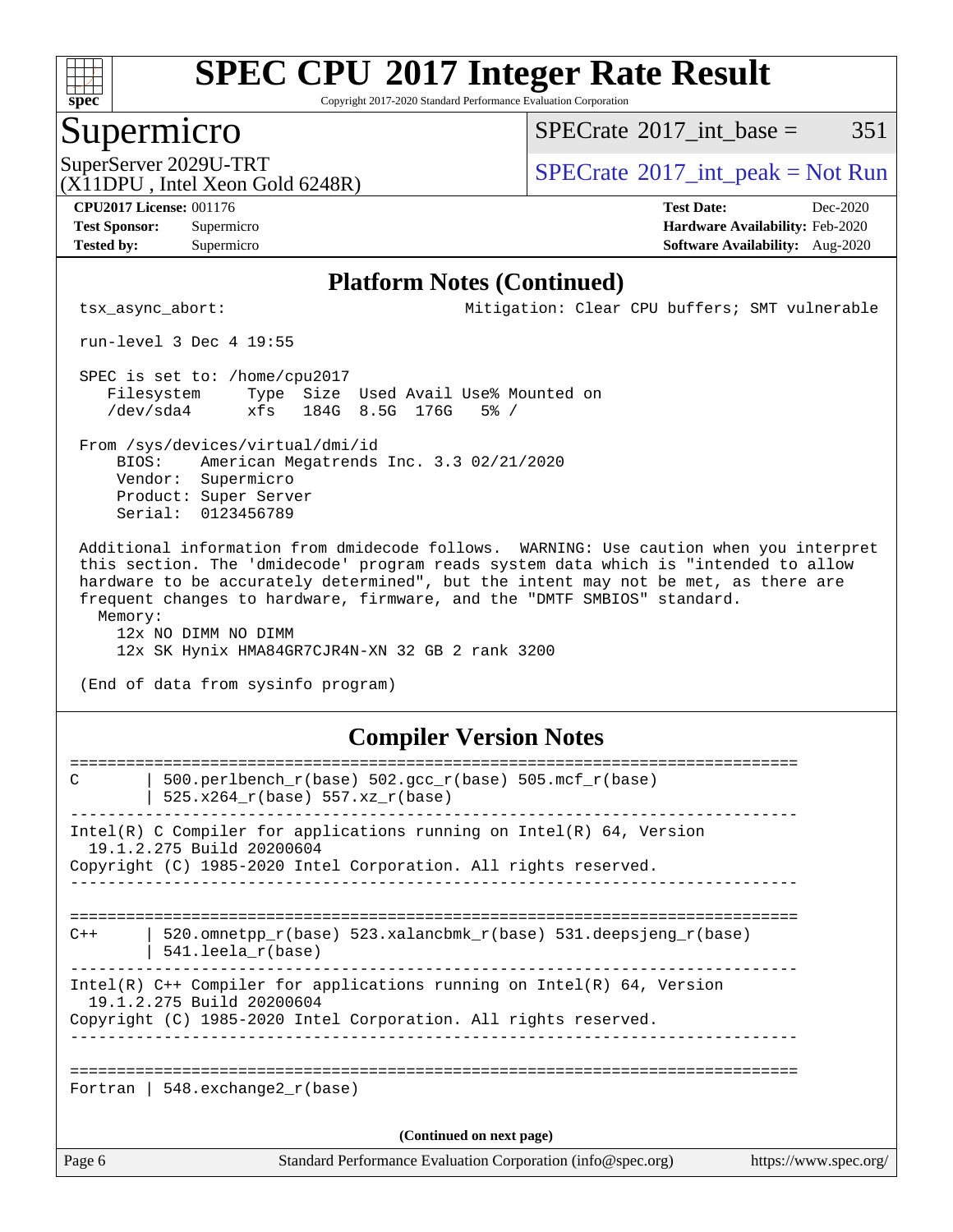

Copyright 2017-2020 Standard Performance Evaluation Corporation

### Supermicro

 $SPECTate@2017\_int\_base = 351$ 

SuperServer 2029U-TRT  $SPECrate^{\circ}2017$  $SPECrate^{\circ}2017$ \_int\_peak = Not Run

(X11DPU , Intel Xeon Gold 6248R)

**[CPU2017 License:](http://www.spec.org/auto/cpu2017/Docs/result-fields.html#CPU2017License)** 001176 **[Test Date:](http://www.spec.org/auto/cpu2017/Docs/result-fields.html#TestDate)** Dec-2020 **[Test Sponsor:](http://www.spec.org/auto/cpu2017/Docs/result-fields.html#TestSponsor)** Supermicro **[Hardware Availability:](http://www.spec.org/auto/cpu2017/Docs/result-fields.html#HardwareAvailability)** Feb-2020 **[Tested by:](http://www.spec.org/auto/cpu2017/Docs/result-fields.html#Testedby)** Supermicro **[Software Availability:](http://www.spec.org/auto/cpu2017/Docs/result-fields.html#SoftwareAvailability)** Aug-2020

### **[Compiler Version Notes \(Continued\)](http://www.spec.org/auto/cpu2017/Docs/result-fields.html#CompilerVersionNotes)**

------------------------------------------------------------------------------ Intel(R) Fortran Intel(R) 64 Compiler for applications running on Intel(R) 64, Version 19.1.2.275 Build 20200623 Copyright (C) 1985-2020 Intel Corporation. All rights reserved. ------------------------------------------------------------------------------

**[Base Compiler Invocation](http://www.spec.org/auto/cpu2017/Docs/result-fields.html#BaseCompilerInvocation)**

[C benchmarks](http://www.spec.org/auto/cpu2017/Docs/result-fields.html#Cbenchmarks):  $i$ cc

[C++ benchmarks:](http://www.spec.org/auto/cpu2017/Docs/result-fields.html#CXXbenchmarks) [icpc](http://www.spec.org/cpu2017/results/res2020q4/cpu2017-20201207-24563.flags.html#user_CXXbase_intel_icpc_c510b6838c7f56d33e37e94d029a35b4a7bccf4766a728ee175e80a419847e808290a9b78be685c44ab727ea267ec2f070ec5dc83b407c0218cded6866a35d07)

[Fortran benchmarks](http://www.spec.org/auto/cpu2017/Docs/result-fields.html#Fortranbenchmarks): [ifort](http://www.spec.org/cpu2017/results/res2020q4/cpu2017-20201207-24563.flags.html#user_FCbase_intel_ifort_8111460550e3ca792625aed983ce982f94888b8b503583aa7ba2b8303487b4d8a21a13e7191a45c5fd58ff318f48f9492884d4413fa793fd88dd292cad7027ca)

# **[Base Portability Flags](http://www.spec.org/auto/cpu2017/Docs/result-fields.html#BasePortabilityFlags)**

 500.perlbench\_r: [-DSPEC\\_LP64](http://www.spec.org/cpu2017/results/res2020q4/cpu2017-20201207-24563.flags.html#b500.perlbench_r_basePORTABILITY_DSPEC_LP64) [-DSPEC\\_LINUX\\_X64](http://www.spec.org/cpu2017/results/res2020q4/cpu2017-20201207-24563.flags.html#b500.perlbench_r_baseCPORTABILITY_DSPEC_LINUX_X64) 502.gcc\_r: [-DSPEC\\_LP64](http://www.spec.org/cpu2017/results/res2020q4/cpu2017-20201207-24563.flags.html#suite_basePORTABILITY502_gcc_r_DSPEC_LP64) 505.mcf\_r: [-DSPEC\\_LP64](http://www.spec.org/cpu2017/results/res2020q4/cpu2017-20201207-24563.flags.html#suite_basePORTABILITY505_mcf_r_DSPEC_LP64) 520.omnetpp\_r: [-DSPEC\\_LP64](http://www.spec.org/cpu2017/results/res2020q4/cpu2017-20201207-24563.flags.html#suite_basePORTABILITY520_omnetpp_r_DSPEC_LP64) 523.xalancbmk\_r: [-DSPEC\\_LP64](http://www.spec.org/cpu2017/results/res2020q4/cpu2017-20201207-24563.flags.html#suite_basePORTABILITY523_xalancbmk_r_DSPEC_LP64) [-DSPEC\\_LINUX](http://www.spec.org/cpu2017/results/res2020q4/cpu2017-20201207-24563.flags.html#b523.xalancbmk_r_baseCXXPORTABILITY_DSPEC_LINUX) 525.x264\_r: [-DSPEC\\_LP64](http://www.spec.org/cpu2017/results/res2020q4/cpu2017-20201207-24563.flags.html#suite_basePORTABILITY525_x264_r_DSPEC_LP64) 531.deepsjeng\_r: [-DSPEC\\_LP64](http://www.spec.org/cpu2017/results/res2020q4/cpu2017-20201207-24563.flags.html#suite_basePORTABILITY531_deepsjeng_r_DSPEC_LP64) 541.leela\_r: [-DSPEC\\_LP64](http://www.spec.org/cpu2017/results/res2020q4/cpu2017-20201207-24563.flags.html#suite_basePORTABILITY541_leela_r_DSPEC_LP64) 548.exchange2\_r: [-DSPEC\\_LP64](http://www.spec.org/cpu2017/results/res2020q4/cpu2017-20201207-24563.flags.html#suite_basePORTABILITY548_exchange2_r_DSPEC_LP64) 557.xz\_r: [-DSPEC\\_LP64](http://www.spec.org/cpu2017/results/res2020q4/cpu2017-20201207-24563.flags.html#suite_basePORTABILITY557_xz_r_DSPEC_LP64)

## **[Base Optimization Flags](http://www.spec.org/auto/cpu2017/Docs/result-fields.html#BaseOptimizationFlags)**

[C benchmarks](http://www.spec.org/auto/cpu2017/Docs/result-fields.html#Cbenchmarks): [-m64](http://www.spec.org/cpu2017/results/res2020q4/cpu2017-20201207-24563.flags.html#user_CCbase_m64-icc) [-qnextgen](http://www.spec.org/cpu2017/results/res2020q4/cpu2017-20201207-24563.flags.html#user_CCbase_f-qnextgen) [-std=c11](http://www.spec.org/cpu2017/results/res2020q4/cpu2017-20201207-24563.flags.html#user_CCbase_std-icc-std_0e1c27790398a4642dfca32ffe6c27b5796f9c2d2676156f2e42c9c44eaad0c049b1cdb667a270c34d979996257aeb8fc440bfb01818dbc9357bd9d174cb8524) [-Wl,-plugin-opt=-x86-branches-within-32B-boundaries](http://www.spec.org/cpu2017/results/res2020q4/cpu2017-20201207-24563.flags.html#user_CCbase_f-x86-branches-within-32B-boundaries_0098b4e4317ae60947b7b728078a624952a08ac37a3c797dfb4ffeb399e0c61a9dd0f2f44ce917e9361fb9076ccb15e7824594512dd315205382d84209e912f3) [-Wl,-z,muldefs](http://www.spec.org/cpu2017/results/res2020q4/cpu2017-20201207-24563.flags.html#user_CCbase_link_force_multiple1_b4cbdb97b34bdee9ceefcfe54f4c8ea74255f0b02a4b23e853cdb0e18eb4525ac79b5a88067c842dd0ee6996c24547a27a4b99331201badda8798ef8a743f577) [-xCORE-AVX512](http://www.spec.org/cpu2017/results/res2020q4/cpu2017-20201207-24563.flags.html#user_CCbase_f-xCORE-AVX512) [-O3](http://www.spec.org/cpu2017/results/res2020q4/cpu2017-20201207-24563.flags.html#user_CCbase_f-O3) [-ffast-math](http://www.spec.org/cpu2017/results/res2020q4/cpu2017-20201207-24563.flags.html#user_CCbase_f-ffast-math) [-flto](http://www.spec.org/cpu2017/results/res2020q4/cpu2017-20201207-24563.flags.html#user_CCbase_f-flto) [-mfpmath=sse](http://www.spec.org/cpu2017/results/res2020q4/cpu2017-20201207-24563.flags.html#user_CCbase_f-mfpmath_70eb8fac26bde974f8ab713bc9086c5621c0b8d2f6c86f38af0bd7062540daf19db5f3a066d8c6684be05d84c9b6322eb3b5be6619d967835195b93d6c02afa1) [-funroll-loops](http://www.spec.org/cpu2017/results/res2020q4/cpu2017-20201207-24563.flags.html#user_CCbase_f-funroll-loops) [-qopt-mem-layout-trans=4](http://www.spec.org/cpu2017/results/res2020q4/cpu2017-20201207-24563.flags.html#user_CCbase_f-qopt-mem-layout-trans_fa39e755916c150a61361b7846f310bcdf6f04e385ef281cadf3647acec3f0ae266d1a1d22d972a7087a248fd4e6ca390a3634700869573d231a252c784941a8) [-L/usr/local/IntelCompiler19/compilers\\_and\\_libraries\\_2020.3.275/linux/compiler/lib/intel64\\_lin](http://www.spec.org/cpu2017/results/res2020q4/cpu2017-20201207-24563.flags.html#user_CCbase_linkpath_6eb3b1b8be403820338b5b82e7a1c217a861a8962ac718a6253be1483b50620487664a39a847caf560d84a6b8bab7cca33d9f414525a12ede1e9473db34a3d08) [-lqkmalloc](http://www.spec.org/cpu2017/results/res2020q4/cpu2017-20201207-24563.flags.html#user_CCbase_qkmalloc_link_lib_79a818439969f771c6bc311cfd333c00fc099dad35c030f5aab9dda831713d2015205805422f83de8875488a2991c0a156aaa600e1f9138f8fc37004abc96dc5)

**(Continued on next page)**

Page 7 Standard Performance Evaluation Corporation [\(info@spec.org\)](mailto:info@spec.org) <https://www.spec.org/>